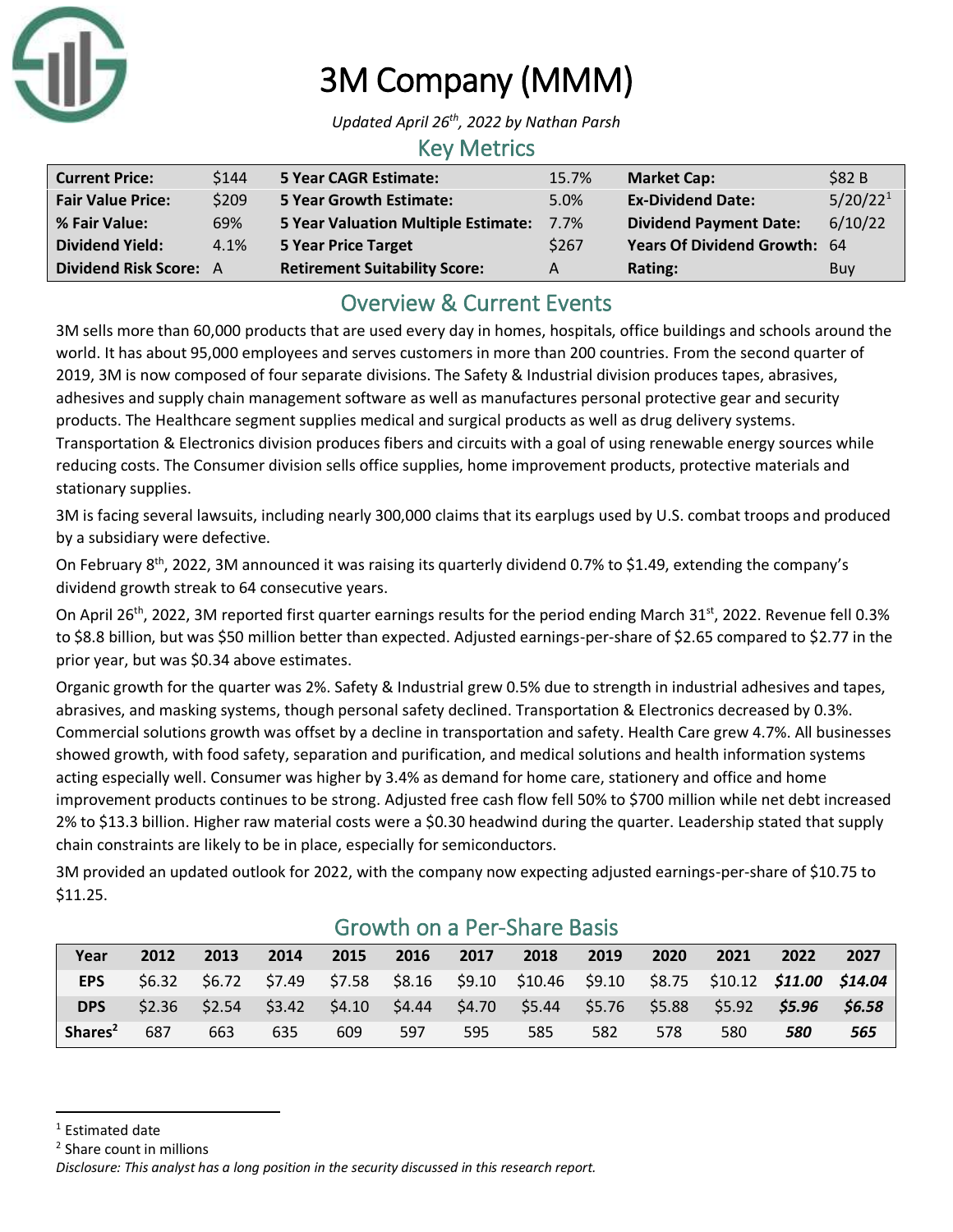

# 3M Company (MMM)

#### *Updated April 26 th, 2022 by Nathan Parsh*

3M has grown earnings at a rate of 5.4% per year over the last decade. We are reaffirming our expected growth rate of 5%. 3M's dividend growth streak shows that the company can thrive in a wide variety of economic conditions. We expect dividend growth to come in at ~2% going forward in order to bring the payout ratio within the historical range.

### Valuation Analysis

| Year                                                            | 2012 | 2013 | 2014 | 2015 | 2016    | 2017 | 2018 | 2019    | 2020 | 2021    | <b>Now</b> | 2027 |
|-----------------------------------------------------------------|------|------|------|------|---------|------|------|---------|------|---------|------------|------|
| Avg. P/E 14.1 17.0 19.1 20.6 20.6 22.3 21.1 19.8 18.7 17.6 13.1 |      |      |      |      |         |      |      |         |      |         |            | 19.0 |
| Avg. Yld. 2.7% 2.2% 2.4%                                        |      |      |      | 2.6% | $2.6\%$ | 2.3% | 2.6% | $3.2\%$ | 3.9% | $3.3\%$ | $4.1\%$    | 2.5% |

Shares of 3M have declined \$30, or 17.2%, from our January 25<sup>th</sup>, 2022 update. We have reaffirmed our 2027 target price-to-earnings ratio of 19 as this is in-line with the stock's average multiple since 2012. Based off of estimates for 2022, shares trade with a price-to-earnings ratio of 13.1. If the stock were to revert to this target, then the valuation would add 7.7% to annual returns through 2027. The current yield of 4.1% is above the stock's 10-year average yield of 2.8% and is nearly triple the average yield of the S&P 500.

# Safety, Quality, Competitive Advantage, & Recession Resiliency

| Year   | 2012 | $\sim$ 2013 |        |     |  | 2014 2015 2016 2017 2018 2019 2020 |        |     | $\sqrt{2021}$ 2022 |         | 2027 |
|--------|------|-------------|--------|-----|--|------------------------------------|--------|-----|--------------------|---------|------|
| Payout | 37%  | 38%         | $-46%$ | 54% |  | 54%  52%  52%                      | $63\%$ | 67% | $-58\%$            | $-54\%$ | 47%  |
|        |      |             |        |     |  |                                    |        |     |                    |         |      |

Like many companies, 3M saw earnings decline during the last recession. While earnings declined in both 2008 and 2009, they quickly recovered in 2010 to grow more than 27% from 2009. 3M is not recession proof, but the company has proven itself to be resilient during the difficult times in the economic cycle. While dividend growth has outpaced earnings growth in recent years, 3M's dividend track record is virtually second to none. When the next recession occurs, it is likely that growth will slow, though we don't feel the dividend is in any danger of being cut. 3M's innovation is one of the company's greatest competitive advantages. The company targets R&D spending equivalent to 6% of sales (~\$2 billion annually) in order to create new products to meet consumer demand. This spending has proven to be very beneficial to the company as 30% of sales during the last fiscal year were from products that didn't exist five years ago. 3M's commitment to developing innovative products has led to a portfolio of more than 100,000 patents.

# Final Thoughts & Recommendation

Following first quarter results, 3M is expected to return 15.7% annually through 2027, up from our previous estimate of 10%. The projected return stems from a 5% earnings growth rate, a 4.1% dividend yield, and a high single-digit tailwind from multiple expansion. Inflationary pressures remain an ongoing headwind for the company, but most segments showed growth in the quarter. The company's dividend growth streak is near unmatched in terms of longevity. We have raised our 2027 price target \$19 to \$267 and reiterate our buy rating on shares of 3M.



# Total Return Breakdown by Year

[Click here to rate and review this research report. Your feedback is important to us.](https://suredividend.typeform.com/to/pOfbkh)

*Disclosure: This analyst has a long position in the security discussed in this research report.*